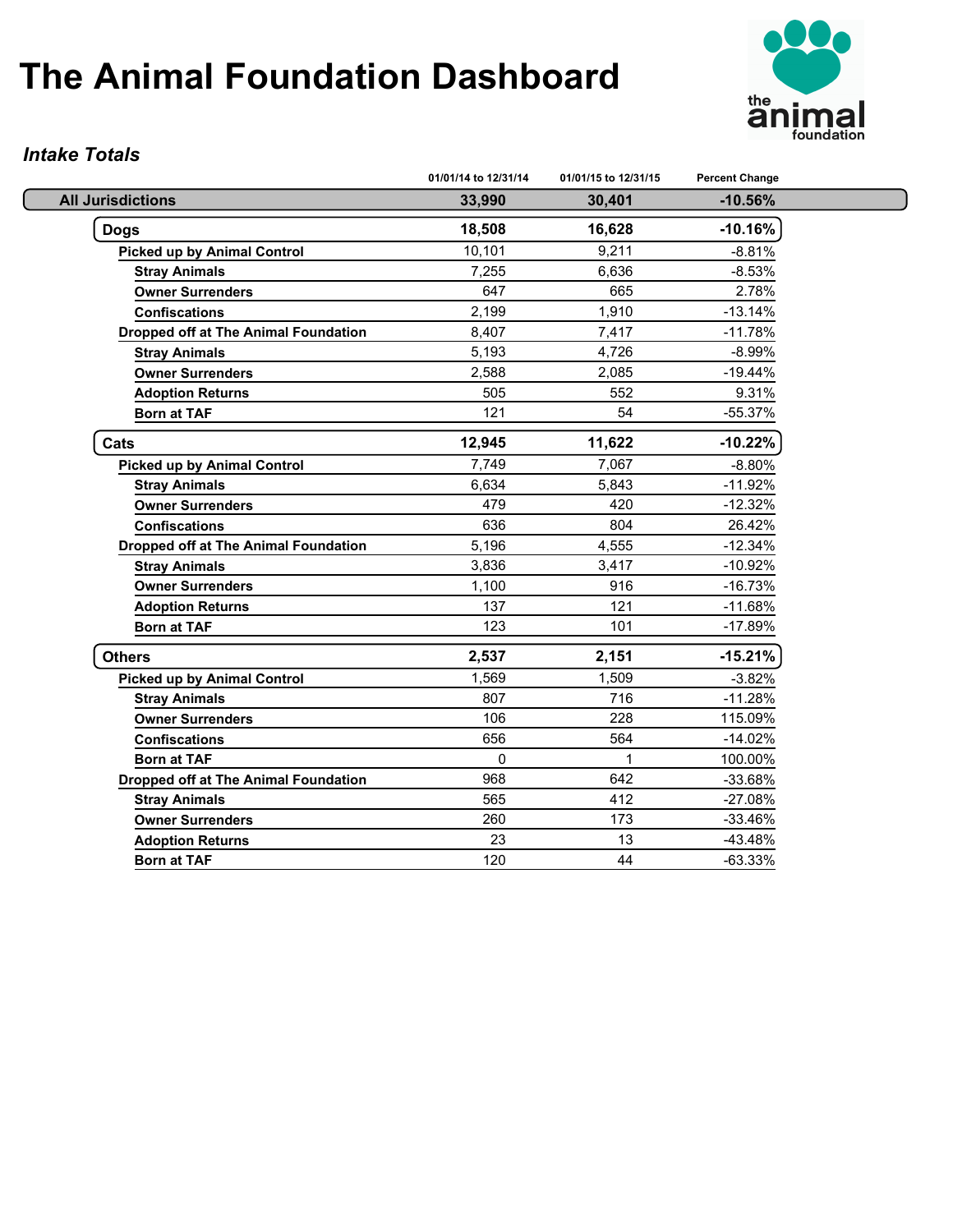

#### *Outcome Totals*

|                          | 01/01/14 to 12/31/14 | 01/01/15 to 12/31/15 | <b>Percent Change</b> |
|--------------------------|----------------------|----------------------|-----------------------|
| <b>All Jurisdictions</b> | 34,221               | 30,532               | $-10.78%$             |
| <b>Dogs</b>              | 18,589               | 16,766               | $-9.81%$              |
| <b>Adoption</b>          | 7,620                | 7,604                | $-0.21%$              |
| <b>Died</b>              | 74                   | 52                   | $-29.73%$             |
| Euthanasia               | 4,722                | 3,049                | $-35.43%$             |
| Missing/Escaped          | 15                   | 11                   | $-26.67%$             |
| <b>Returned to Owner</b> | 4,096                | 4,047                | $-1.20%$              |
| <b>Transfer</b>          | 2,062                | 2,003                | $-2.86%$              |
| Cats                     | 12,999               | 11,624               | $-10.58%$             |
| <b>Adoption</b>          | 3,685                | 3,663                | $-0.60%$              |
| <b>Died</b>              | 107                  | 111                  | 3.74%                 |
| Euthanasia               | 8,430                | 6,358                | $-24.58%$             |
| <b>Missing/Escaped</b>   | 13                   | 9                    | $-30.77%$             |
| <b>Returned to Owner</b> | 488                  | 530                  | 8.61%                 |
| <b>RTF</b>               | $\mathbf 0$          | 251                  | 25,100.00%            |
| <b>SNR</b>               | $\Omega$             | 380                  | 38,000.00%            |
| <b>Transfer</b>          | 276                  | 322                  | 16.67%                |
| <b>Others</b>            | 2,633                | 2,142                | $-18.65%$             |
| <b>Adoption</b>          | 1,015                | 965                  | $-4.93%$              |
| <b>Died</b>              | 124                  | 94                   | $-24.19%$             |
| <b>Euthanasia</b>        | 676                  | 756                  | 11.83%                |
| <b>Missing/Escaped</b>   | 23                   | 20                   | $-13.04%$             |
| <b>Returned to Owner</b> | 481                  | 81                   | $-83.16%$             |
| <b>RTF</b>               | $\mathbf{0}$         | 3                    | 300.00%               |
| <b>Transfer</b>          | 314                  | 223                  | $-28.98%$             |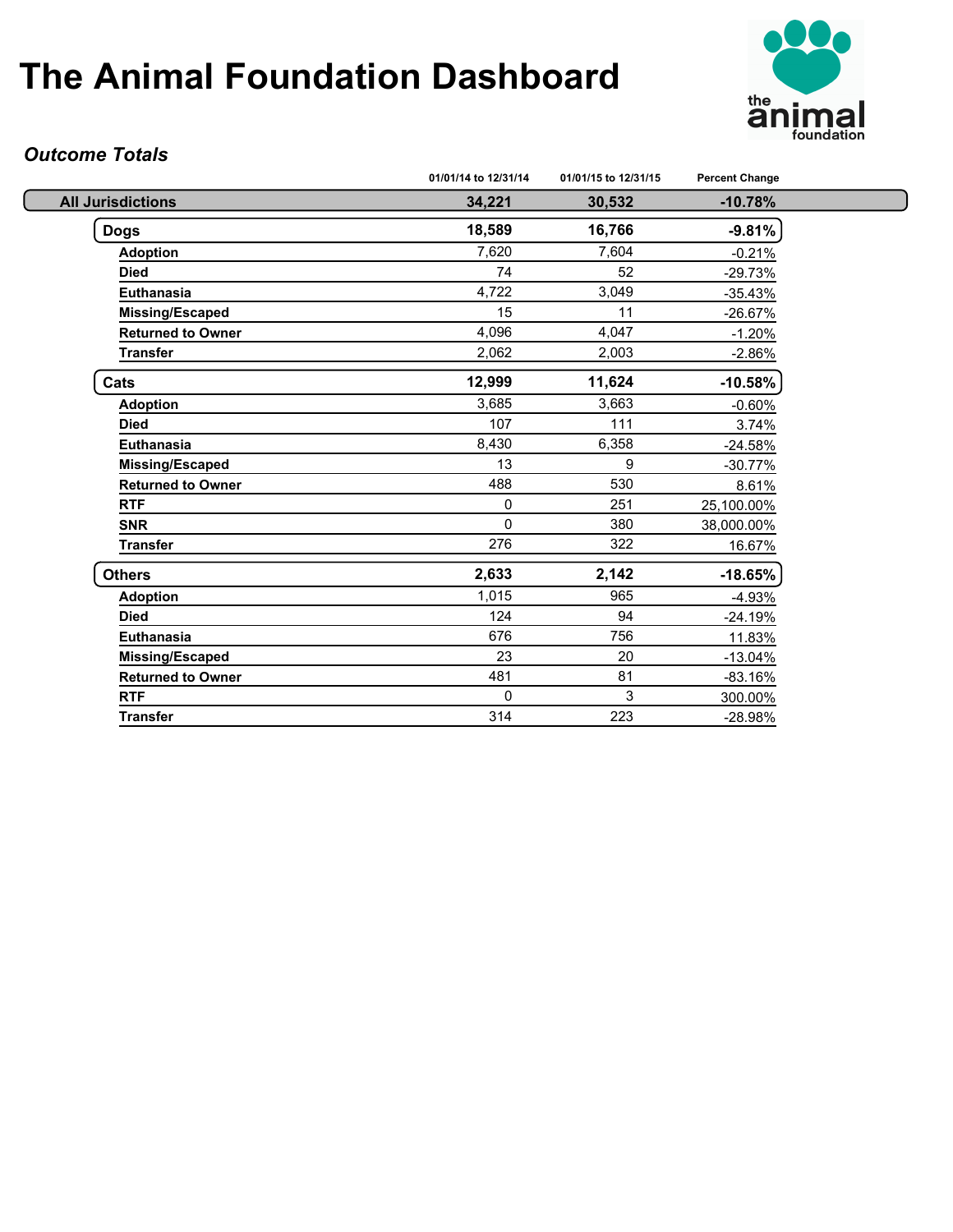

#### *Foster Statsistics*

|  |  | 01/01/14 to 12/31/14 |  |
|--|--|----------------------|--|

**01/01/14 to 12/31/14 01/01/15 to 12/31/15 Percent Change**

| <b>All Jurisdictions</b>           |       |       |           |
|------------------------------------|-------|-------|-----------|
| <b>Total</b>                       |       |       |           |
| <b>Animals Sent to Foster</b>      | 1,928 | 1,573 | $-18.41%$ |
| <b>Animal Returned from Foster</b> | 2,005 | 1.599 | $-20.25%$ |
| <b>Foster Parents</b>              | 474   | 421   | $-11.18%$ |
| <b>Avg. Time in Foster</b>         | 44    | 34    | $-23.59%$ |
| <b>Dogs</b>                        |       |       |           |
| <b>Animals Sent to Foster</b>      | 646   | 455   | $-29.57%$ |
| <b>Animal Returned from Foster</b> | 695   | 470   | $-32.37%$ |
| <b>Foster Parents</b>              | 224   | 203   | $-9.38%$  |
| Avg. Time in Foster                | 51    | 36    | $-29.09%$ |
| Cats                               |       |       |           |
| <b>Animals Sent to Foster</b>      | 1,198 | 1,044 | $-12.85%$ |
| <b>Animal Returned from Foster</b> | 1,223 | 1,041 | $-14.88%$ |
| <b>Foster Parents</b>              | 280   | 241   | $-13.93%$ |
| Avg. Time in Foster                | 37    | 32    | $-14.93%$ |
| <b>Others</b>                      |       |       |           |
| <b>Animals Sent to Foster</b>      | 84    | 74    | $-11.90%$ |
| <b>Animal Returned from Foster</b> | 87    | 88    | 1.15%     |
| <b>Foster Parents</b>              | 26    | 24    | $-7.69%$  |
| Avg. Time in Foster                | 81    | 42    | $-48.86%$ |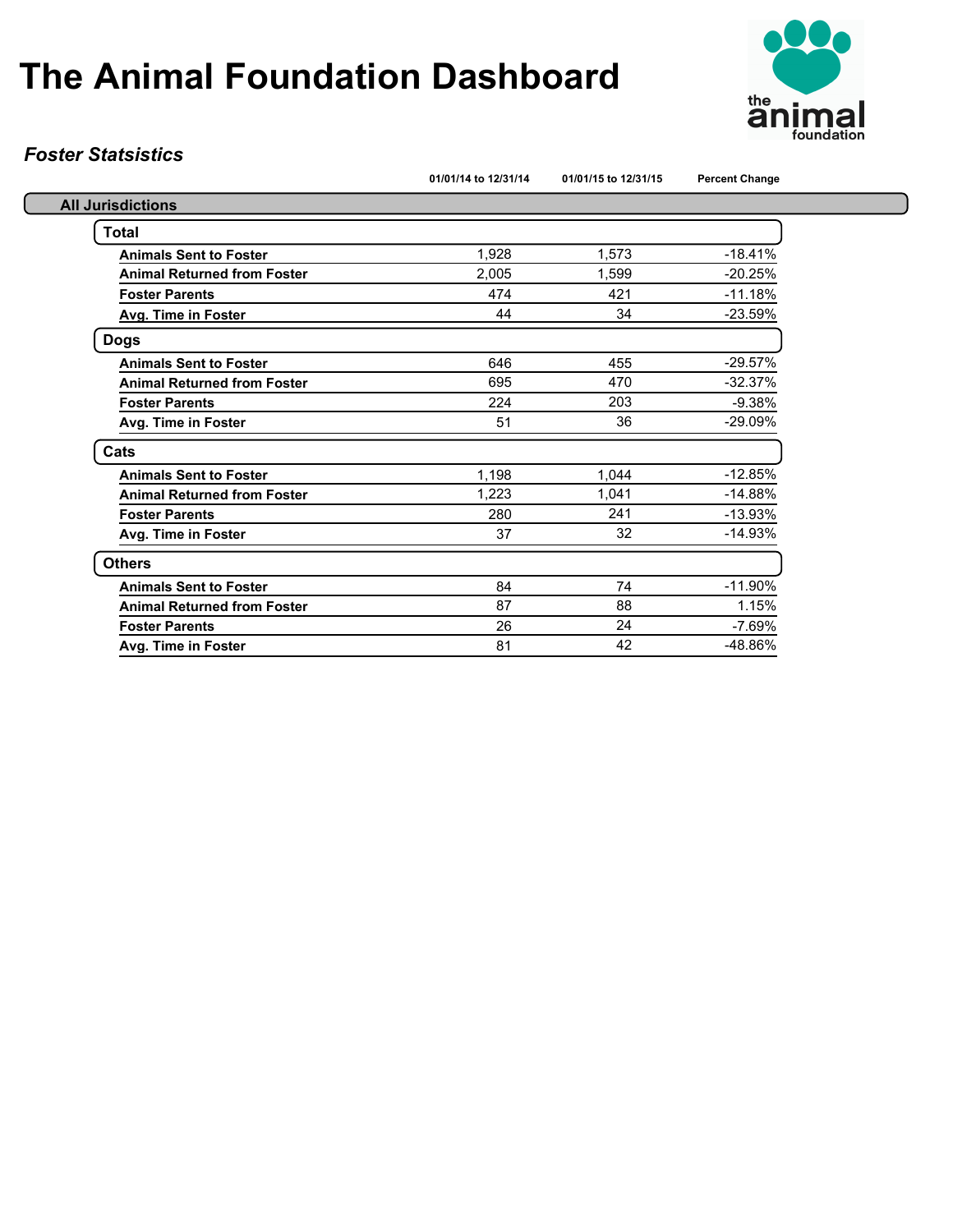

### *Shelter Surgery Totals*

|                            | 01/01/14 to 12/31/14 | 01/01/15 to 12/31/15 | <b>Percent Change</b> |  |
|----------------------------|----------------------|----------------------|-----------------------|--|
| <b>All Jurisdictions</b>   | 11,895               | 12,216               | 2.63%                 |  |
| <b>Dogs</b>                | 8,769                | 8,446                | $-3.82%$              |  |
| <b>Spay/Neuter</b>         | 8,593                | 8,184                | $-5.00%$              |  |
| <b>Adoption</b>            | 5,712                | 5,611                | $-1.80%$              |  |
| <b>Transfer to Partner</b> | 1,307                | 1,021                | -28.01%               |  |
| <b>Returned to Owner</b>   | 1,366                | 1,315                | $-3.88%$              |  |
| <b>Other Outcomes</b>      | 208                  | 237                  | 12.24%                |  |
| <b>Other Surgery</b>       | 176                  | 262                  | 32.82%                |  |
| <b>Adoption</b>            | 110                  | 153                  | 28.10%                |  |
| <b>Transfer to Partner</b> | 34                   | 32                   | $-6.25%$              |  |
| <b>Returned to Owner</b>   | 4                    | 11                   | 63.64%                |  |
| <b>Other Outcomes</b>      | 28                   | 66                   | 57.58%                |  |
| Cats                       | 2,911                | 3,497                | 16.76%                |  |
| <b>Spay/Neuter</b>         | 2,897                | 3,453                | 16.10%                |  |
| <b>Adoption</b>            | 2,485                | 2,752                | 9.70%                 |  |
| <b>Transfer to Partner</b> | 149                  | 103                  | -44.66%               |  |
| <b>Returned to Owner</b>   | 61                   | 78                   | 21.79%                |  |
| <b>SNR</b>                 | $\pmb{0}$            | 336                  | 100.00%               |  |
| <b>TNR</b>                 | $\mathbf 0$          | 19                   | 100.00%               |  |
| <b>Other Outcomes</b>      | 202                  | 165                  | $-22.42%$             |  |
| <b>Other Surgery</b>       | 14                   | 44                   | 68.18%                |  |
| <b>Adoption</b>            | 5                    | 21                   | 76.19%                |  |
| <b>Transfer to Partner</b> | $\overline{2}$       | $\mathbf{1}$         | $-100.00\%$           |  |
| <b>SNR</b>                 | $\mathbf 0$          | $\mathbf{1}$         | 100.00%               |  |
| <b>Other Outcomes</b>      | $\overline{7}$       | 21                   | 66.67%                |  |
| <b>Others</b>              | 215                  | 273                  | 21.25%                |  |
| <b>Spay/Neuter</b>         | 214                  | 271                  | 21.03%                |  |
| <b>Adoption</b>            | 191                  | 242                  | 21.07%                |  |
| <b>Transfer to Partner</b> | 22                   | 20                   | $-10.00%$             |  |
| <b>Other Outcomes</b>      | 1                    | $\boldsymbol{9}$     | 88.89%                |  |
| <b>Other Surgery</b>       | 1                    | $\overline{2}$       | 50.00%                |  |
| <b>Adoption</b>            | $\mathbf{1}$         | 1                    | 0.00%                 |  |
| <b>Other Outcomes</b>      | 0                    | 1                    | 100.00%               |  |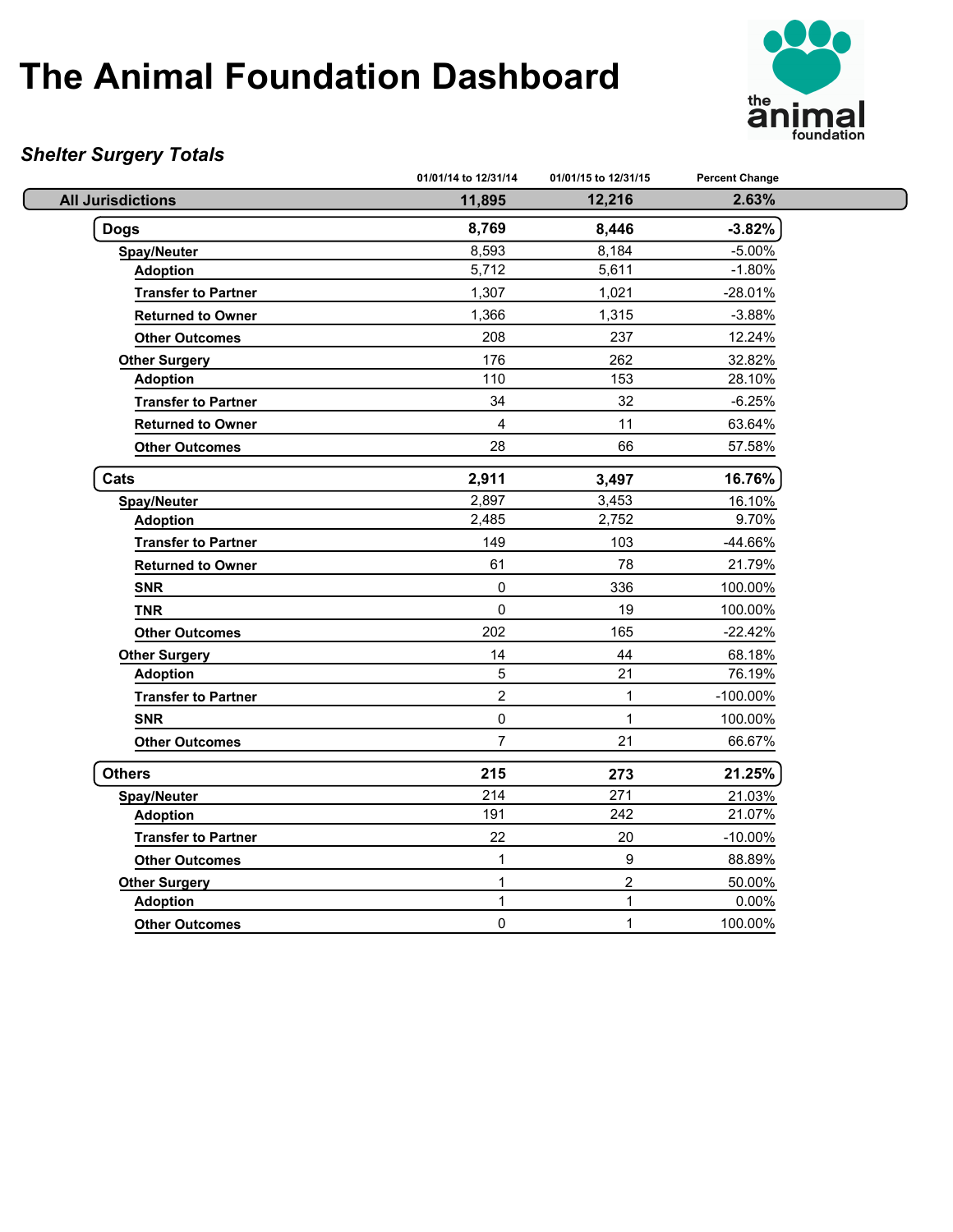

#### *Public Services*

|                                                  | 01/01/14 to 12/31/14 | 01/01/15 to 12/31/15 | <b>Percent Change</b> |  |
|--------------------------------------------------|----------------------|----------------------|-----------------------|--|
| <b>Dogs</b>                                      | 14,947               | 14,756               | $-1.28%$              |  |
| <b>Owner Requested Euthanasia</b>                | 1,450                | 1,602                | 10.48%                |  |
| <b>Public S/N Clinic - Microchips Implanted</b>  | 1,013                | 741                  | $-26.85%$             |  |
| <b>Public S/N Clinic - Surgeries</b>             | 2,527                | 2,089                | $-17.33%$             |  |
| <b>Public S/N Clinic - Animals Vaccinated</b>    | 1,642                | 1,355                | $-17.48%$             |  |
| <b>Bordetella</b>                                | 1,572                | 1,278                | $-18.70%$             |  |
| <b>DAPPv</b>                                     | 1,364                | 1,248                | $-8.50%$              |  |
| Deworming                                        | 447                  | 140                  | $-68.68%$             |  |
| <b>K9 H3N8</b>                                   | 23                   | 17                   | $-26.09%$             |  |
| <b>Rabies</b>                                    | 1,101                | 991                  | $-9.99%$              |  |
| Vaccine Clinic - Microchips Implanted            | 2,226                | 1,537                | -30.95%               |  |
| Vaccine Clinic - Animals Vaccinated              | 10,840               | 11,451               | 5.64%                 |  |
| <b>Bordetella</b>                                | 10,070               | 10,889               | 8.13%                 |  |
| <b>DAPPv</b>                                     | 11,389               | 12,215               | 7.25%                 |  |
| Deworming                                        | 4,712                | 5,931                | 25.87%                |  |
| <b>K9 H3N8</b>                                   | 169                  | 157                  | $-7.10%$              |  |
| Parvo                                            | 678                  | 904                  | 33.33%                |  |
| <b>Rabies</b>                                    | 7,412                | 7,530                | 1.59%                 |  |
| Cats                                             | 2,513                | 2,233                | $-11.14%$             |  |
| <b>Owner Requested Euthanasia</b>                | 475                  | 492                  | 3.58%                 |  |
| Public S/N Clinic - Feline Testing - Cats Tested | 18                   | 22                   | 22.22%                |  |
| <b>Public S/N Clinic - Microchips Implanted</b>  | 253                  | 231                  | $-8.70%$              |  |
| <b>Public S/N Clinic - Surgeries</b>             | 810                  | 630                  | $-22.22%$             |  |
| <b>Public S/N Clinic - Animals Vaccinated</b>    | 685                  | 553                  | $-19.27%$             |  |
| Deworming                                        | 86                   | 50                   | -41.86%               |  |
| <b>FeLV</b>                                      | 404                  | 244                  | $-39.60\%$            |  |
| <b>FVRCP</b>                                     | 663                  | 541                  | $-18.40%$             |  |
| <b>Rabies</b>                                    | 618                  | 486                  | $-21.36%$             |  |
| Vaccine Clinic - Microchips Implanted            | 366                  | 212                  | $-42.08%$             |  |
| Vaccine Clinic - Animals Vaccinated              | 1.096                | 1.121                | 2.28%                 |  |
| <b>Deworming</b>                                 | 273                  | 346                  | 26.74%                |  |
| <b>FeLV</b>                                      | 480                  | 431                  | $-10.21%$             |  |
| <b>FRCPC</b>                                     | 1,039                | 1,123                | 8.08%                 |  |
| <b>Rabies</b>                                    | 793                  | 761                  | $-4.04%$              |  |
| <b>Others</b>                                    | 29                   | 32                   | 10.34%                |  |
| Owner Requested Euthanasia                       | 27                   | 32                   | 18.52%                |  |
| <b>Public S/N Clinic - Microchips Implanted</b>  | 1                    | $\mathbf{1}$         | $0.00\%$              |  |
| <b>Vaccine Clinic - Animals Vaccinated</b>       | 1                    | $\mathbf{1}$         | 0.00%                 |  |
| <b>Rabies</b>                                    | 1                    | $\Omega$             | $-100.00\%$           |  |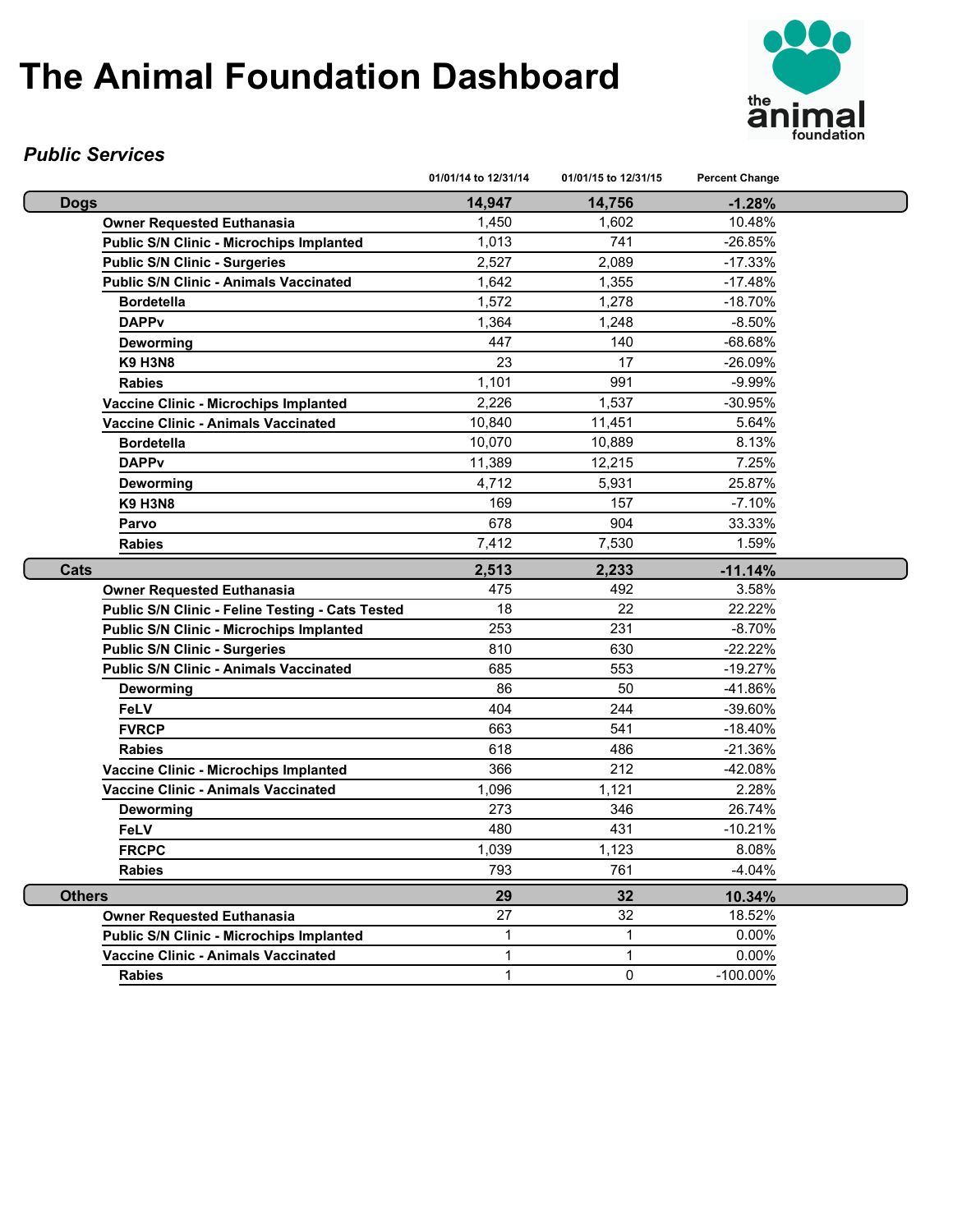

### *Dog Intakes, Positive Placements, and Euthanasias*



*Cat Intakes, Positive Placements, and Euthanasias*



*Other Intakes, Positive Placements, and Euthanasias*